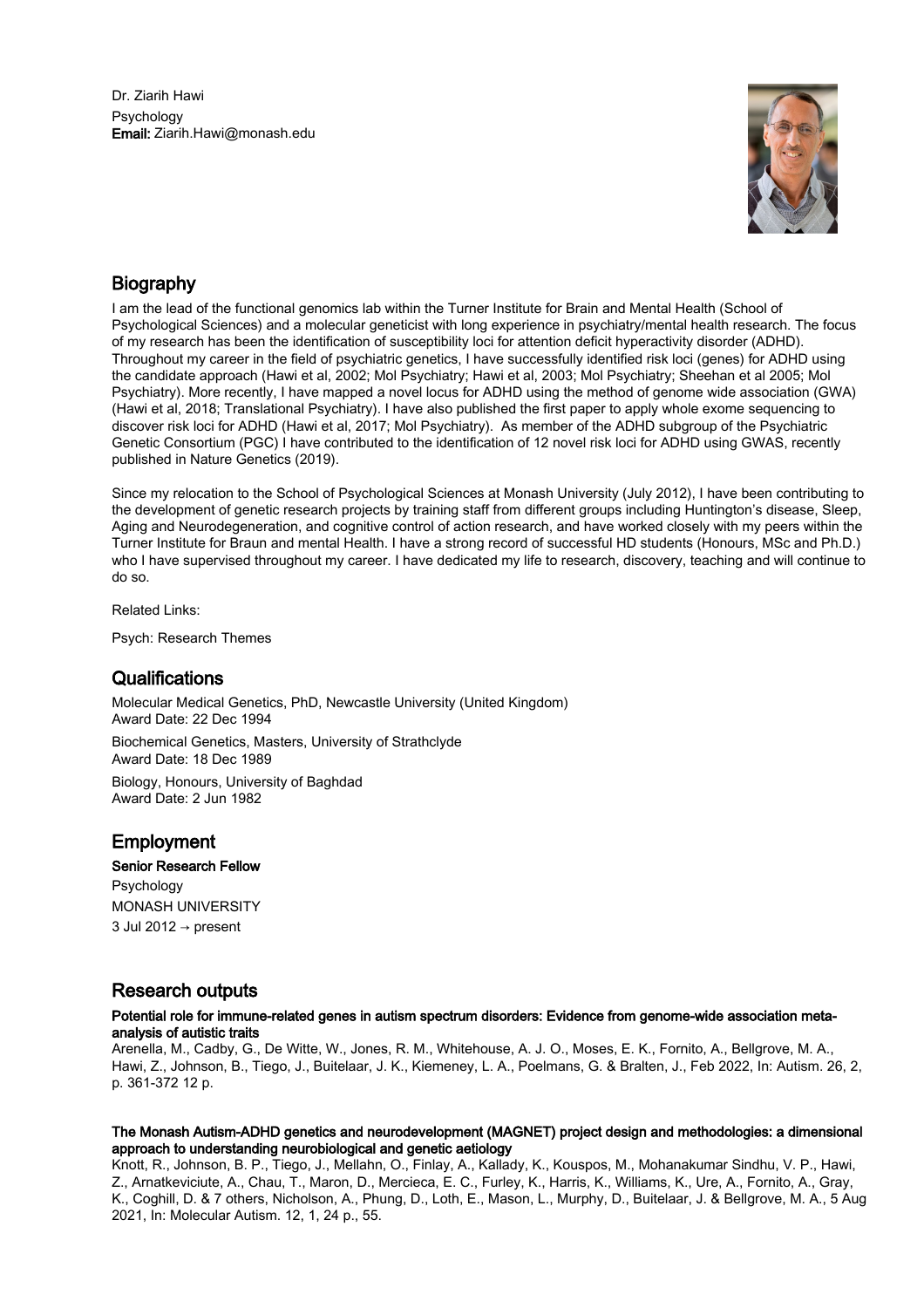## Genetic influences on hub connectivity of the human connectome

Arnatkeviciute, A., Fulcher, B. D., Oldham, S., Tiego, J., Paquola, C., Gerring, Z., Aquino, K., Hawi, Z., Johnson, B., Ball, G., Klein, M., Deco, G., Franke, B., Bellgrove, M. A. & Fornito, A., 9 Jul 2021, In: Nature Communications. 12, 1, 14 p., 4237.

#### A rare missense variant in the ATP2C2 gene is associated with language impairment and related measures

Martinelli, A., Rice, M. L., Talcott, J. B., Diaz, R., Smith, S., Raza, M. H., Snowling, M. J., Hulme, C., Stein, J., Hayiou-Thomas, M. E., Hawi, Z., Kent, L., Pitt, S. J., Newbury, D. F. & Paracchini, S., 15 Jun 2021, In: Human Molecular Genetics. 30, 12, p. 1160-1171 12 p.

## Risk variants and polygenic architecture of disruptive behavior disorders in the context of attention-deficit/hyperactivity disorder

Demontis, D., Walters, R. K., Rajagopal, V. M., Waldman, I. D., Grove, J., Als, T. D., Dalsgaard, S., Ribasas, M., Bybjerg-Grauholm, J., Bækvad-Hansen, M., Werge, T., Nordentoft, M., Mors, O., Mortensen, P. B., ADHD Working Group of the Psychiatric Genomics Consortium (PGC), Cormand, B., Hougaard, D. M., Neale, B. M., Franke, B., Faraone, S. V. & 1 others, Børglum, A. D., 25 Jan 2021, In: Nature Communications. 12, 1, 12 p., 576.

## Environmental exposures associated with elevated risk for autism spectrum disorder may augment the burden of deleterious de novo mutations among probands

Pugsley, K., Scherer, S. W., Bellgrove, M. A. & Hawi, Z., Jan 2021, In: Molecular Psychiatry. 27, p. 710–730 21 p.

## Evidence against benefits from cognitive training and transcranial direct current stimulation in healthy older adults

Horne, K. S., Filmer, H. L., Nott, Z. E., Hawi, Z., Pugsley, K., Mattingley, J. B. & Dux, P. E., Jan 2021, In: Nature Human Behaviour. 5, 1, p. 146-158 13 p.

## Functional validation of CHMP7 as an ADHD risk gene

Dark, C., Williams, C., Bellgrove, M. A., Hawi, Z. & Bryson-Richardson, R. J., 6 Nov 2020, In: Translational Psychiatry. 10, 1, 8 p., 385.

#### Shared genetic background between children and adults with attention deficit/hyperactivity disorder

Rovira, P., Demontis, D., Sanchez-Mora, C., Zayats, T., Klein, M., Roth Mota, N., Weber, H., Garcia-Martinez, I., Pagerols, M., Vilar-Ribo, L., Arribas, L., Richarte, V., Corrales, M., Fadeuilhe, C., Bosch, R., Espanol Martin, G., Almos, P., Doyle, A. E., Horacio Grevet, E., Grimm, O. & 36 others, Halmoy, A., Hoogman, M., Hutz, M., Jacob, C., Kittel-Schneider, S., Knappskog, P. M., Lundervold, A. J., Rivero, O., Luiz Rovaris, D., Salatino-Oliveira, A., Santos da Silva, B., Svirin, E., Sprooten, E., Strekalova, T., ADHD Working Group of the Psychiatric Genomics Consortium (PGC), 23andMe Research Team, Arias-Vasquez, A., Sonuga-Barke, E., Asherson, P. J., Bau, C. H. D., Buitelaar, J. K., Cormand, B., Faraone, S. V., Haavik, J., Johansson, S. E., Kuntsi, J., Larsson, H., Lesch, K. P., Reif, A., Rohde, L. A., Casas, M., Borglum, A. D., Franke, B., Ramos-Quiroga, J. A., Soler Artigas, M. & Ribases, M., Sep 2020, In: Neuropsychopharmacology. 45, p. 1617- 1626 10 p.

#### A genetic profile of refractory individuals with major depressive disorder and their responsiveness to transcranial magnetic stimulation

Souza-Silva, N. G., Nicolau, E. S., Hoy, K., Hawi, Z., Bellgrove, M. A., Miranda, D. M., Romano-Silva, M. A. & Fitzgerald, P. B., Jul 2020, In: Brain Stimulation. 13, 4, p. 1091-1093 3 p.

## Impact of CYP2C19 genotype-predicted enzyme activity on hippocampal volume, anxiety, and depression

Savadlou, A., Arnatkeviciute, A., Tiego, J., Hawi, Z., Bellgrove, M. A., Fornito, A. & Bousman, C., Jun 2020, In: Psychiatry Research. 288, 4 p., 112984.

## The application of human pluripotent stem cells to model the neuronal and glial components of neurodevelopmental disorders

Lee, K. M., Hawi, Z. H., Parkington, H. C., Parish, C. L., Kumar, P. V., Polo, J. M., Bellgrove, M. A. & Tong, J., Feb 2020, In: Molecular Psychiatry. 25, p. 368-378 11 p.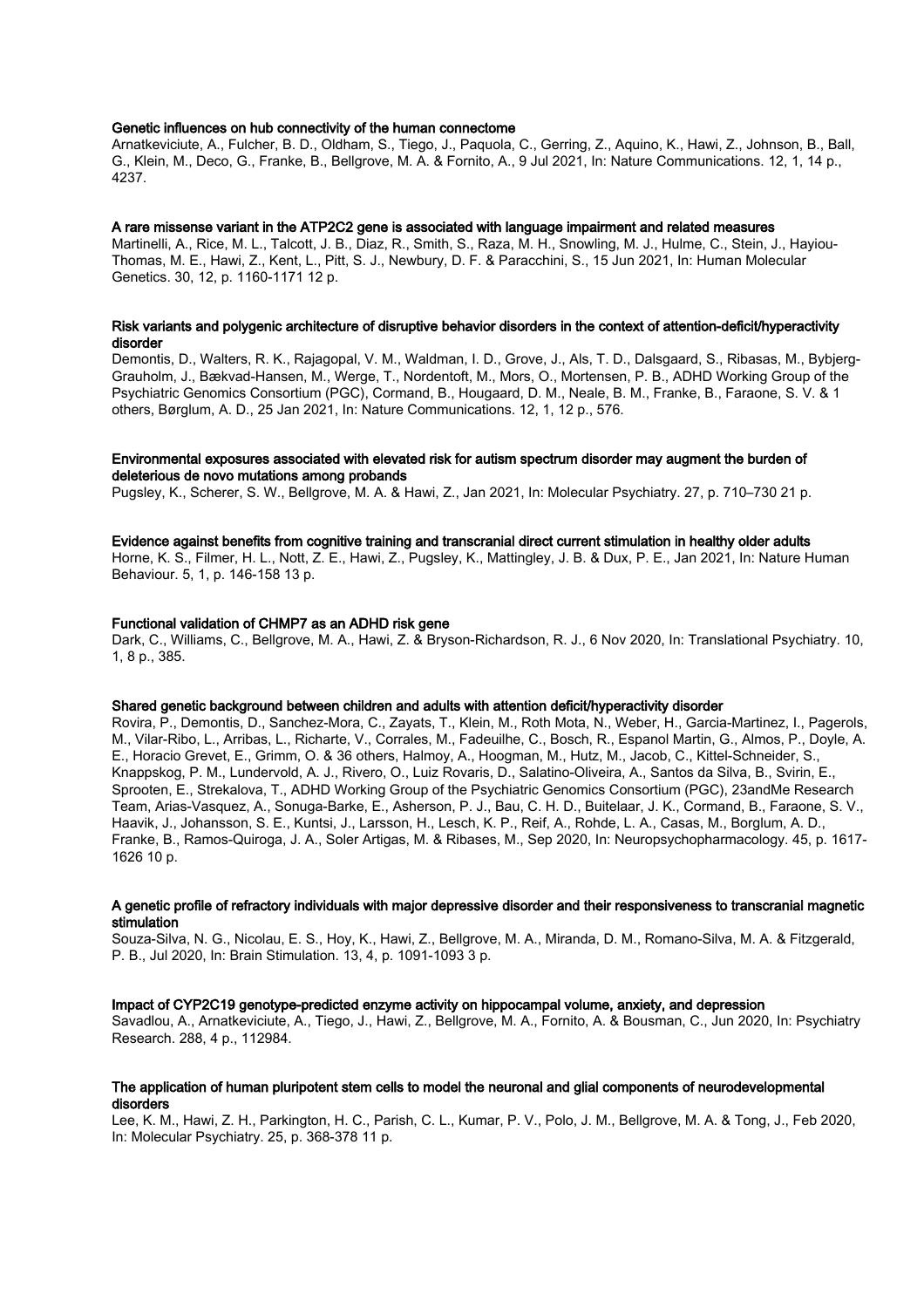## Intensity matters: high-intensity interval exercise enhances motor cortex plasticity more than moderate exercise

Andrews, S. C., Curtin, D., Hawi, Z., Wongtrakun, J., Stout, J. C. & Coxon, J. P., 10 Jan 2020, In: Cerebral Cortex. 30, 1, p. 101-112 12 p.

#### Genomic Relationships, Novel Loci, and Pleiotropic Mechanisms across Eight Psychiatric Disorders

Cross-Disorder Group of the Psychiatric Genomics Consortium, 12 Dec 2019, In: Cell. 179, 7, p. 1469-1482.e11 25 p.

### Generation of four iPSC lines from peripheral blood mononuclear cells (PBMCs) of an attention deficit hyperactivity disorder (ADHD) individual and a healthy sibling in an Australia-Caucasian family

Tong, J., Lee, K. M., Liu, X., Nefzger, C. M., Vijayakumar, P., Hawi, Z., Pang, K. C., Parish, C. L., Polo, J. M. & Bellgrove, M. A., 1 Jan 2019, In: Stem Cell Research. 34, 5 p., 101353.

#### Discovery of the first genome-wide significant risk loci for attention deficit/hyperactivity disorder

Demontis, D., Walters, R. K., Martin, J., Manuel, M., Als, T., Agerbo, E., Baldursson, G., Belliveau, R., Bybjerg-Grauholm, J., Bækvad-Hansen, M., Cerrato, F., Chambert, K., Churchhouse, C., Dumont, A., Eriksson, N., Gandal, M., Goldstein, J. I., Grasby, K. L., Grove, J., Gudmundsson, O. O. & 3 others, ADHD Working Group of the Psychiatric Genomics Consortium (PGC), Early Lifecourse & Genetic Epidemiology (EAGLE) Consortium & 23andMe Research Team, Jan 2019 , In: Nature Genetics. 51, 1, 16 p.

#### A case-control genome wide association study of childhood attention deficit hyperactivity disorder (ADHD)

Hawi, Z., Yates, H., Kent, L. & Gill, M., 2019, In: European Neuropsychopharmacology. 29, Supp 3, p. s956-s956 1 p.

## A case-control genome-wide association study of ADHD discovers a novel association with the tenascin R (TNR) gene

Hawi, Z., Yates, H., Pinar, A., Arnatkeviciuteb, A., Johnson, B., Tong, J., Pugsley, K., Dark, C., Pauper, M., Klein, M., Heussler, H. S., Hiscock, H., Fornito, A., Tiego, J., Finlay, A., Vance, A., Gill, M., Kent, L. & Bellgrove, M. A., 18 Dec 2018 , In: Translational Psychiatry. 8, 1, 8 p., 284.

## Genome-wide association study reveals novel genetic locus associated with intra-individual variability in response time Pinar, A., Hawi, Z., Cummins, T., Johnson, B., Pauper, M., Tong, J., Tiego, J., Finlay, A., Klein, M., Franke, B., Fornito, A. & Bellgrove, M. A., 4 Oct 2018, In: Translational Psychiatry. 8, 1, 8 p., 207.

## A Genetic Investigation of Sex Bias in the Prevalence of Attention-Deficit/Hyperactivity Disorder

Martin, J., Walters, R. K., Demontis, D., Mattheisen, M., Lee, S. H., Robinson, E., Brikell, I., Ghirardi, L., Larsson, H., Lichtenstein, P., Eriksson, N., 23andMe Research Team, Psychiatric Genomics Consortium: ADHD Subgroup, iPSYCH–Broad ADHD Workgroup, Werge, T., Mortensen, P. B., Pedersen, M. G., Mors, O., Nordentoft, M., Hougaard, D. M. & 8 others, Bybjerg-Grauholm, J., Wray, N. R., Franke, B., Faraone, S. V., O'Donovan, M. C., Thapar, A., Børglum, A. D. & Neale, B. M., 15 Jun 2018, In: Biological Psychiatry. 83, 12, p. 1044-1053 10 p.

## The role of cadherin genes in five major psychiatric disorders: A literature update

Hawi, Z., Tong, J., Dark, C., Yates, H., Johnson, B. & Bellgrove, M. A., 1 Mar 2018, In: American Journal of Medical Genetics Part B: Neuropsychiatric Genetics. 177, 2, p. 168-180 13 p.

## Trends in the Overlap of Autism Spectrum Disorder and Attention Deficit Hyperactivity Disorder: Prevalence, Clinical Management, Language and Genetics

May, T., Brignell, A., Hawi, Z., Brereton, A., Tonge, B., Bellgrove, M. A. & Rinehart, N., 1 Mar 2018, In: Current Developmental Disorders Reports. 5, 1, p. 49-57 9 p.

#### Rare DNA variants in the brain-derived neurotrophic factor gene increase risk for attention-deficit hyperactivity disorder: a next-generation sequencing study

Hawi, Z., Cummins, T. DR., Tong, J., Arcos-Burgos, M., Zhao, Q., Matthews, N., Newman, D. P., Johnson, B., Vance, A., Heussler, H. S., Levy, F., Easteal, S., Wray, N., Kenny, E., Morris, D., Kent, L., Gill, M. & Bellgrove, M. A., Apr 2017, In: Molecular Psychiatry. 22, p. 580-584 5 p.

## Allelic variation in dopamine D2 receptor gene is associated with attentional impulsiveness on the Barratt Impulsiveness Scale (BIS-11)

Taylor, J. B., Cummins, T. D. R., Fox, A. M., Johnson, B. P., Tong, J. H., Visser, T. A. W., Hawi, Z. & Bellgrove, M., 20 Jan 2017, In: The World Journal of Biological Psychiatry. 19, S2, p. S75-S83 9 p.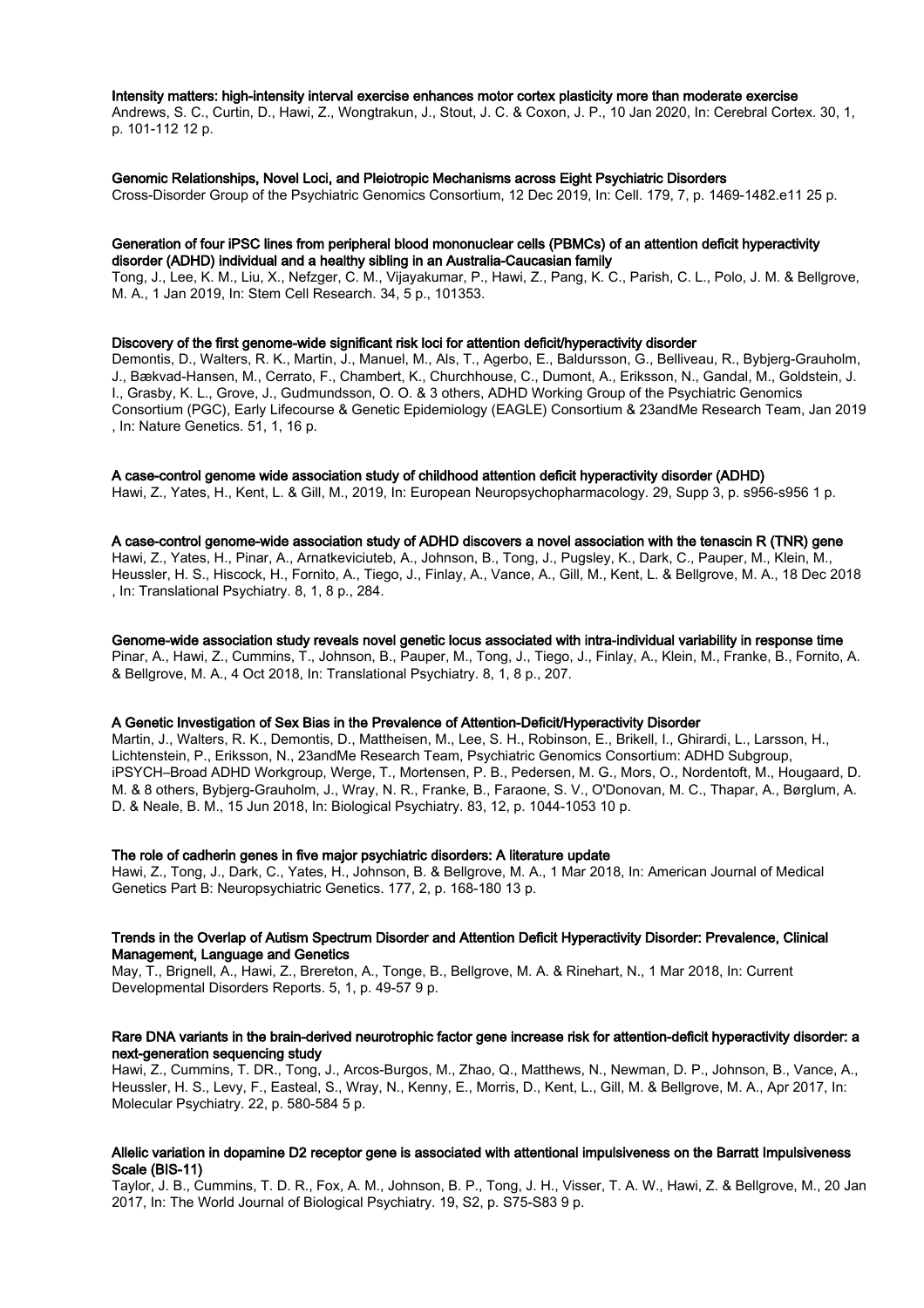## Attention Deficit Hyperactivity Disorder

Tong, J., Hawi, Z. & Bellgrove, M. A., 2017, Developmental Disorders of the Brain. Rinehart, N. J., Bradshaw, J. L. & Enticott, P. G. (eds.). 2nd ed. Routledge, p. 119-138 20 p. (Brain, Behaviour and Cognition Series).

## Separating the wheat from the chaff: systematic identification of functionally relevant noncoding variants in ADHD

Tong, JHS., Hawi, Z., Dark, C., Cummins, TDR., Johnson, BP., Newman, DP., Lau, R., Vance, A., Heussler, HS., Matthews, N., Bellgrove, M. A. & Pang, KC., 1 Nov 2016, In: Molecular Psychiatry. 21, 11, p. 1589-1598 10 p.

## Psychiatric gene discoveries shape evidence on ADHD's biology

Thapar, A., Martin, J., Mick, E., Arias Vásquez, A., Langley, K., Scherer, S. W., Schachar, R., Crosbie, J., Williams, N., Franke, B., Elia, J., Glessner, J., Hakonarson, H., IMAGE 2 Consortium, Owen, M. J., Faraone, S. V., O'Donovan, M. C. & Holmans, P., 1 Sep 2016, In: Molecular Psychiatry. 21, 9, p. 1202-1207 6 p.

## Genetically mediated resistance to distraction: Influence of dopamine transporter genotype on attentional selection

Bellgrove, M. A., Newman, D. P., Cummins, T., Tong, J., Johnson, B. P., Wagner, J., Goodrich, J., Hawi, Z. & Chambers, C., 24 Apr 2015.

## The molecular genetic architecture of attention deficit hyperactivity disorder

Hawi, Z., Cummins, TDR., Tong, J., Johnson, B., Lau, R., Samarrai, W. & Bellgrove, MA., Mar 2015, In: Molecular Psychiatry. 20, 3, p. 289-297 9 p.

## An association between a dopamine transporter gene (SLC6A3) haplotype and ADHD symptom measures in nonclinical adults

Tong, J. H. S., Cummins, T., Johnson, B. P., McKinley, L-A., Pickering, H., Fanning, P., Stefanac, N., Newman, D. P., Hawi, Z. & Bellgrove, M. A., 2015, In: American Journal of Medical Genetics Part B: Neuropsychiatric Genetics. 168, 2, p. 89 - 96 8 p.

## Identification and functional characterisation of a novel dopamine beta hydroxylase gene variant associated with attention deficit hyperactivity disorder

Tong, J. H. S., McKinley, L-A., Cummins, T., Johnson, B. P., Matthews, N. L., Vance, A. L. A., Heussler, H. S., Gill, M., Kent, L. S. W., Bellgrove, M. A. & Hawi, Z., 2015, In: The World Journal of Biological Psychiatry. 16, 8, p. 610 - 618 9 p.

#### Alpha-2A adrenergic receptor gene variants are associated with increased intra-individual variability in response time

Cummins, T., Jacoby, O., Hawi, Z., Nandam, L. S., Byrne, M. A. V., Kim, B-N., Wagner, J., Chambers, C. D. & Bellgrove, M. A., 2014, In: Molecular Psychiatry. 19, p. 1031 - 1036 6 p.

## Dopamine transporter genotype is associated with a lateralized resistance to distraction during attention selection

Newman, D. P., Cummins, T., Tong, J. H. S., Johnson, B. P., Pickering, H., Fanning, P., Wagner, J., Goodrich, J. T. T., Hawi, Z., Chambers, C. D. & Bellgrove, M. A., 2014, In: Journal of Neuroscience. 34, 47, p. 15743 - 15750 8 p.

#### Neurodevelopmental and neuropsychiatric disorders represent an interconnected molecular system

Cristino, A. S., Williams, S. M., Hawi, Z., An, J. Y., Bellgrove, M. A., Schwartz, C. E., Costa, L. D. F. C. & Claudianos, C., 2014, In: Molecular Psychiatry. 19, 3, p. 294 - 301 8 p.

## A high density linkage disequilibrium mapping in 14 noradrenergic genes: evidence of association between SLC6A2, ADRA1B and ADHD

Hawi, Z., Matthews, N., Barry, E., Kirley, A., Wagner, J., Wallace, R., Heussler, H. S., Vance, A. L. A., Gill, M. & Bellgrove, M. A., 2013, In: Psychopharmacology. 225, 4, p. 895 - 902 8 p.

## DNA variation in the SNAP25 gene confers risk to ADHD and Is associated with reduced expression in prefrontal cortex

Hawi, Z., Matthews, N., Wagner, J., Wallace, R., Butler, T. J., Vance, A. L. A., Kent, L. S. W., Gill, M. & Bellgrove, M. A., 2013, In: PLoS ONE. 8, 4 (Art. No. e60274 ), p. 1 - 8 8 p.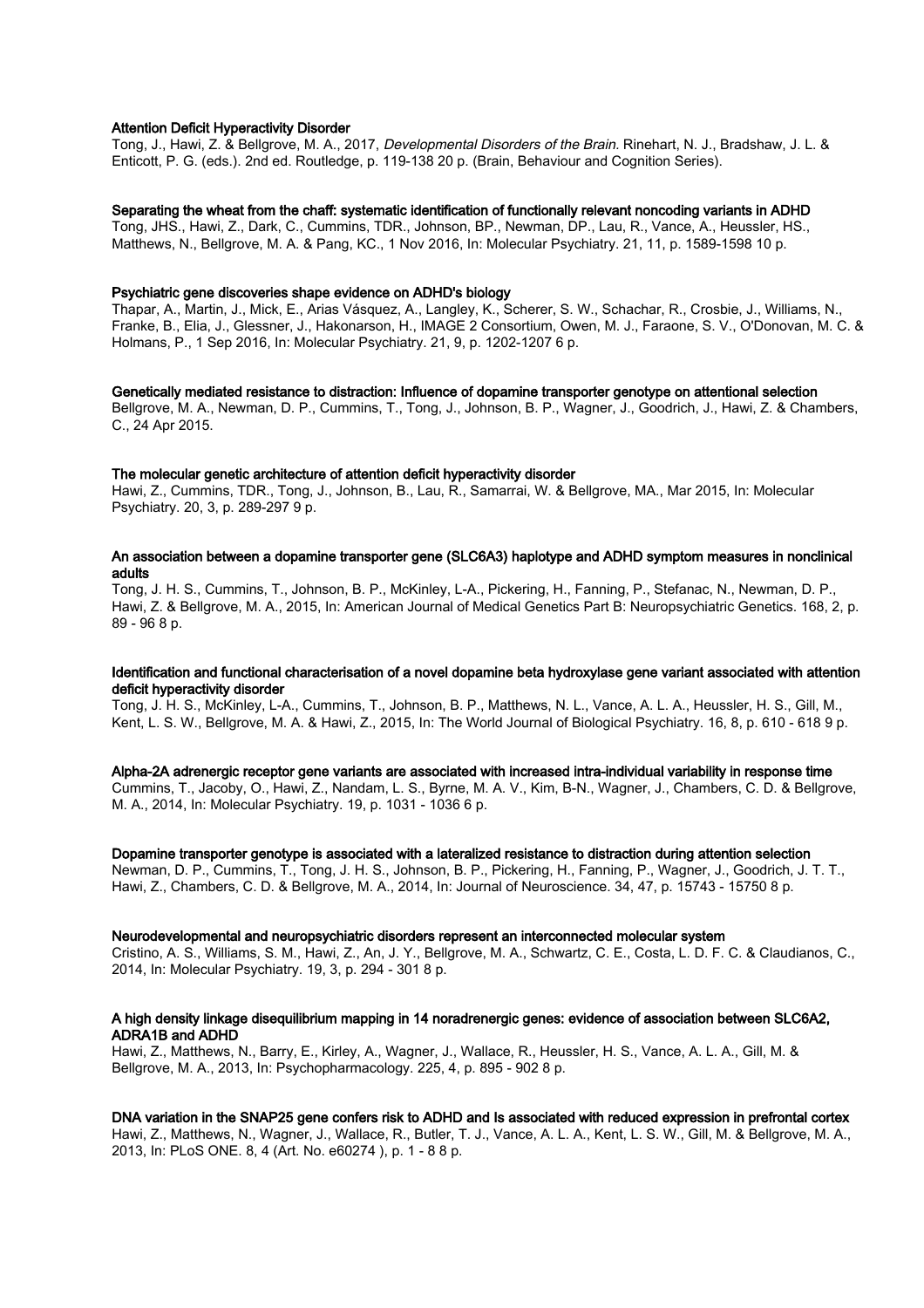## Human amygdala volume is predicted by common DNA variation in the stathmin and serotonin transporter genes

Stjepanovic, D., Lorenzetti, V., Yucel, M., Hawi, Z. & Bellgrove, M. A., 2013, In: Translational Psychiatry. 3, 3 (Art. No.: e283), p. 1 - 7 7 p.

## Methylphenidate side effect profile is influenced by genetic variation in the attention-deficit/hyperactivity disorderassociated CES1 gene

Johnson, K. A., Barry, E., Lambert, D., Fitzgerald, M. F., McNicholas, F., Kirley, A., Gill, M., Bellgrove, M. A. & Hawi, Z., 2013, In: Journal of Child and Adolescent Psychopharmacology. 23, 10, p. 655 - 664 10 p.

## Norepinephrine genes predict response time variability and methylphenidate-induced changes in neuropsychological function in attention deficit hyperactivity disorder

Kim, B-N., Kim, J-W., Cummins, T. D., Bellgrove, M. A., Hawi, Z., Hong, S. B., Yang, Y. H., Kim, H. J., Shin, M. S., Cho, S-C., Kim, J. H., Son, J. W., Shin, Y. M., Chung, U. S. & Han, D. H., 2013, In: Journal of Clinical Psychopharmacology. 33, 3 , p. 356 - 362 7 p.

#### Dopamine transporter genotype predicts behavioural and neural measures of response inhibition

Cummins, TDR., Hawi, Z., Hocking, J., Strudwick, M., Hester, R., Garavan, H., Wagner, J., Chambers, CD. & Bellgrove, MA., Nov 2012, In: Molecular Psychiatry. 17, 11, p. 1086-1092 7 p.

## Genome-wide analysis of copy number variants in attention deficit hyperactivity disorder: the role of rare variants and duplications at 15q13.3

Williams, N. M. A., Franke, B., Mick, E. O., Anney, R. J., Freitag, C. M., Gill, M., Thapar, A., O'Donovan, M. C., Owen, M. J., Holmans, P. A., Kent, L. S. W., Middleton, F. A., Zhang-James, Y., Liu, L., Meyer, J. D., Nguyen, T. T., Romanos, J., Romanos, M., Seitz, C., Renner, T. J. & 29 others, Walitza, S., Warnke, A., Palmason, H. O., Buitelaar, J. K., Rommelse, N. N. J., Vasquez, A. A., Hawi, Z., Langley, K., Sergeant, J. A., Steinhausen, H. C., Roeyers, H., Biederman, J. J., Zaharieva, I. T., Hakonarson, H., Elia, J., Lionel, A. C., Crosbie, J., Marshall, C. R., Schachar, R., Scherer, S. W., Todorov, A. A., Smalley, S. L., Loo, S., Nelson, S. F., Shtir, C., Asherson, P. J., Reif, A., Lesch, K. P. & Faraone, S. V., 2012, In: American Journal of Psychiatry. 169, 2, p. 195 - 204 10 p.

## Investigating the contribution of common genetic variants to the risk and pathogenesis of ADHD

Stergiakouli, E., Hamshere, M. L., Holmans, P. A., Langley, K., Zaharieva, I. T., Faraone, S. V., Neale, B. M., Ripke, S., Daly, M. J., Medland, S. E., Asherson, P. J., Franke, B., Steinhausen, H. C., Lesch, K. P., Freitag, C. M., Reif, A., Renner, T. J., Nguyen, T. T., Romanos, M., Romanos, J. & 38 others, Walitza, S., Schafer, H. H., Warnke, A., Meyer, J. D., Palmason, H. O., Buitelaar, J. K., Vasquez, A. A., Rommelse, N. N. J., Anney, R. J., Sergeant, J. A., Roeyers, H., Mick, E. O., Biederman, J. J., Doyle, A. E., Smalley, S. L., Loo, S., Hakonarson, H., Elia, J., Todorov, A. A., Miranda, A. L., Mulas, F., Ebstein, R. P., Rothenberger, A., Banaschewski, T., Oades, R. D., Sonuga-Barke, E. J. S., McGough, J. J., Nisenbaum, L. K., Hawi, Z., Owen, M. J., Gill, M., Middleton, F. A., Kent, L. S. W., Williams, N. M. A., Hu, X., O'Donovan, M. C., Nelson, S. F. & Thapar, A., 2012, In: American Journal of Psychiatry. 169, 2, p. 186 - 194 9 p.

## Allelic expression imbalance of the schizophrenia susceptibility gene CHI3L1: evidence of cis-acting variation and tissue specific regulation

Hill, M. J., Kenny, E. M., Roche, S., Morris, D. W., Corvin, A., Hawi, Z., Gill, M. & Anney, R. J., 2011, In: Psychiatric Genetics. 21, 6, p. 281 - 286 6 p.

#### Epistasis between neurochemical gene polymorphisms and risk for ADHD

Segurado, R., Bellgrove, M., Manconi, F., Gill, M. & Hawi, Z., 2011, In: European Journal of Human Genetics. 19, 5, p. 577 - 582 6 p.

## fMRI activation during response inhibition and error processing: the role of the DAT1 gene in typically developing adolescents and those diagnosed with ADHD

Braet, W., Johnson, K., Tobin, C., Acheson, R., McDonnell, C., Hawi, Z., Barry, E., Mulligan, A., Gill, M., Bellgrove, M., Robertson, I. & Garavan, H., 2011, In: Neuropsychologia. 49, 7, p. 1641 - 1650 10 p.

## ADHD and DAT1: further evidence of paternal over-transmission of risk alleles and haplotype

Hawi, Z., Kent, L. S. W., Hill, M. J., Anney, R. J., Brookes, K. J., Barry, E., Franke, B., Banaschewski, T., Buitelaar, J. K., Ebstein, R. P., Miranda, A. L., Oades, R. D., Roeyers, H., Rothenberger, A., Sergeant, J. A., Sonuga-Barke, E. J. S., Steinhausen, H. C., Faraone, S. V., Asherson, P. J. & Gill, M., 2010, In: American Journal of Medical Genetics Part B: Neuropsychiatric Genetics. 153, 1, p. 97 - 102 6 p.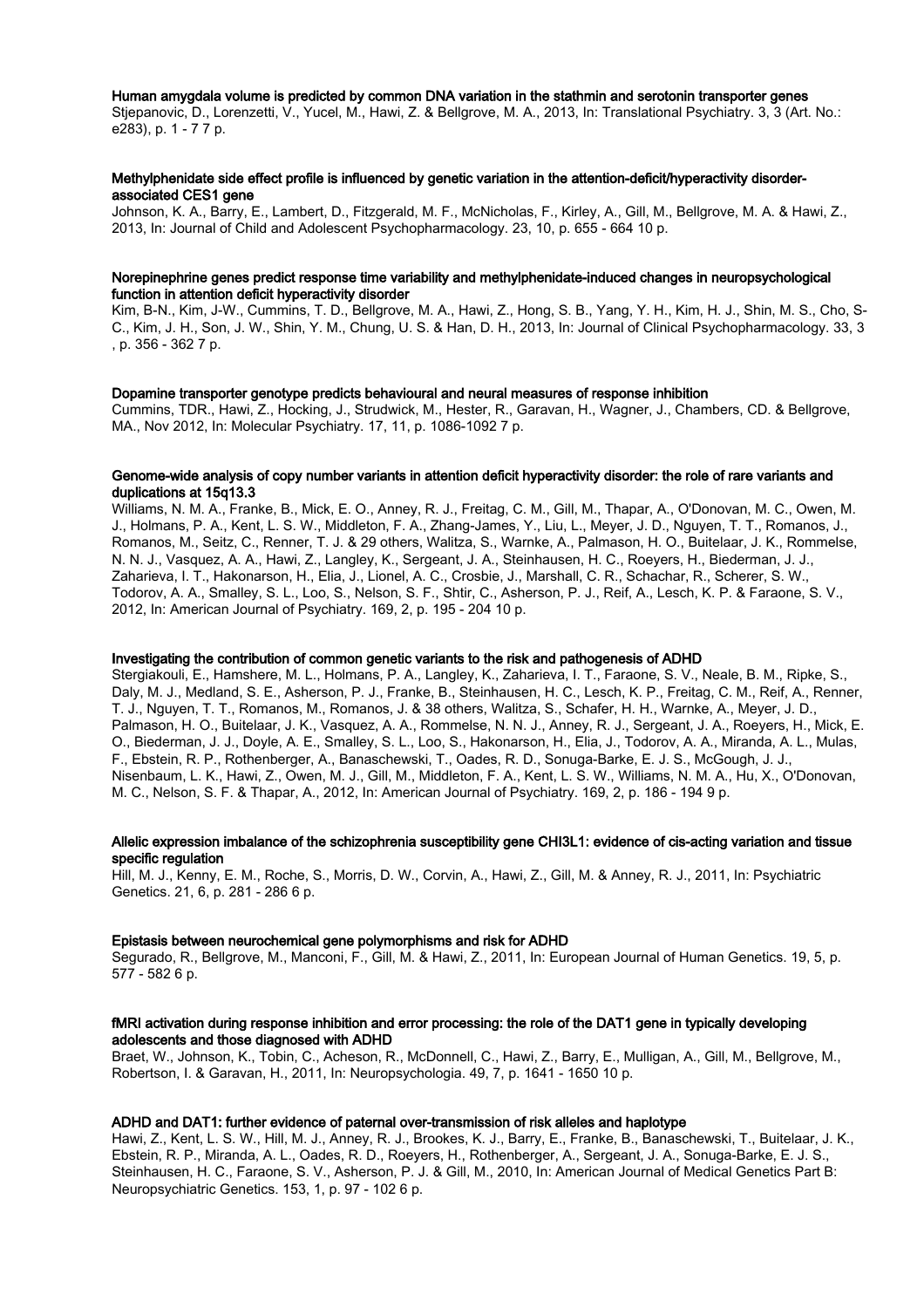## Case-control genome-wide association study of attention-deficit/ hyperactivity disorder

Neale, B. M., Medland, S. E., Ripke, S., Anney, R. J., Asherson, P. J., Buitelaar, J. K., Franke, B., Gill, M., Kent, L. S. W., Holmans, P. A., Middleton, F. A., Thapar, A., Lesch, K. P., Faraone, S. V., Daly, M. J., Nguyen, T. T., Schafer, H. H., Steinhausen, H. C., Reif, A., Renner, T. J. & 13 others, Romanos, M., Romanos, J., Warnke, A., Walitza, S., Freitag, C. M. , Meyer, J. D., Palmason, H. O., Rothenberger, A., Hawi, Z., Sergeant, J. A., Roeyers, H., Mick, E. O. & Biederman, J. J., 2010, In: Journal of the American Academy of Child and Adolescent Psychiatry. 49, 9, p. 906 - 920 15 p.

#### Evidence that genetic variation in the oxytocin receptor (OXTR) gene influences social cognition in ADHD

Park, J., Willmott, M., Vetuz, G. L., Toye, C., Kirley, A., Hawi, Z., Brookes, K. J., Gill, M. & Kent, L. S. W., 2010, In: Progress in Neuro-Psychopharmacology and Biological Psychiatry. 34, 4, p. 697 - 702 6 p.

#### Functional analysis of intron 8 and 3' UTR variable number of tandem repeats of SLC6A3: differential activity of intron 8 variants

Hill, M. J., Anney, R. J., Gill, M. & Hawi, Z., 2010, In: The Pharmacogenomics Journal. 10, 5, p. 442 - 447 6 p.

#### Haplotype association of calpain 10 gene variants with type 2 diabetes mellitus in an Irish sample

Al Saraj, F., O'Gorman, D. J., McAteer, S., McDermott, J. H., Hawi, Z. & Sreenan, S. K., 2010, In: Irish Journal of Medical Science. 179, 2, p. 269 - 272 4 p.

## Polymorphisms of the steroid sulfatase (STS) gene are associated with attention deficit hyperactivity disorder and influence brain tissue mRNA expression

Brookes, K. J., Hawi, Z., Park, J., Scott, S. V., Gill, M. & Kent, L. S. W., 2010, In: American Journal of Medical Genetics Part B: Neuropsychiatric Genetics. 153, 8, p. 1417 - 1424 8 p.

#### Dopaminergic haplotype as a predictor of spatial inattention in children with attention-deficit/hyperactivity disorder

Bellgrove, M. A., Johnson, K. A., Barry, E., Mulligan, A., Hawi, Z., Gill, M., Robertson, I. H. & Chambers, C. D., 2009, In: Archives of General Psychiatry. 66, 10, p. 1135 - 1142 8 p.

## Replication of an association of a promoter polymorphism of the dopamine transporter gene and Attention Deficit Hyperactivity Disorder

Doyle, C., Brookes, K. J., Simpson, J., Park, J., Scott, S. V., Coghill, D. R., Hawi, Z., Kirley, A., Gill, M. & Kent, L. S. W., 2009, In: Neuroscience Letters. 462, 2, p. 179 - 181 3 p.

## Absence of the 7-repeat variant of the DRD4 VNTR is associated with drifting sustained attention in children with ADHD but not in controls

Johnson, K. A., Kelly, S. P., Robertson, I. H., Barry, E., Mulligan, A., Daly, M., Lambert, D. B., McDonnell, C., Connor, T. J. , Hawi, Z., Gill, M. & Bellgrove, M. A., 2008, In: American Journal of Medical Genetics Part B: Neuropsychiatric Genetics. 147, 6, p. 927 - 937 11 p.

## Apolipoprotein e promoter polymorphisms (-491A/T and -427T/C) and Alzheimer's disease: No evidence of association in the Irish population

Lynch, C. A., Brazil, J. K., Cullen, B., Coakley, D. P., Gill, M., Lawlor, B. A. & Hawi, Z., 2008, In: Irish Journal of Medical Science. 177, 1, p. 29 - 33 5 p.

#### Association of the steroid sulfatase (STS) gene with attention deficit hyperactivity disorder

Brookes, K. J., Hawi, Z., Kirley, A., Barry, E., Gill, M. & Kent, L. S. W., 2008, In: American Journal of Medical Genetics Part B: Neuropsychiatric Genetics. 147, 8, p. 1531 - 1535 5 p.

#### Creativity, psychosis, autism, and the social brain

Fitzgerald, M. F. & Hawi, Z., 2008, In: Behavioral and Brain Sciences. 31, 3, p. 268 - 269 2 p.

#### Differential dopamine receptor D4 allele association with ADHD dependent of proband season of birth

Brookes, K. J., Neale, B. M., Xu, X., Thapar, A., Gill, M., Langley, K., Hawi, Z., Mill, J. S., Taylor, E. T., Franke, B., Chen, W., Ebstein, R. P., Buitelaar, J. K., Banaschewski, T., Sonuga-Barke, E. J. S., Eisenberg, J., Manor, I., Miranda, A. L., Oades, R. D., Roeyers, H. & 5 others, Rothenberger, A., Sergeant, J. A., Steinhausen, H. C., Faraone, S. V. & Asherson, P. J., 2008, In: American Journal of Medical Genetics Part B: Neuropsychiatric Genetics. 147, 1, p. 94 - 99 6 p.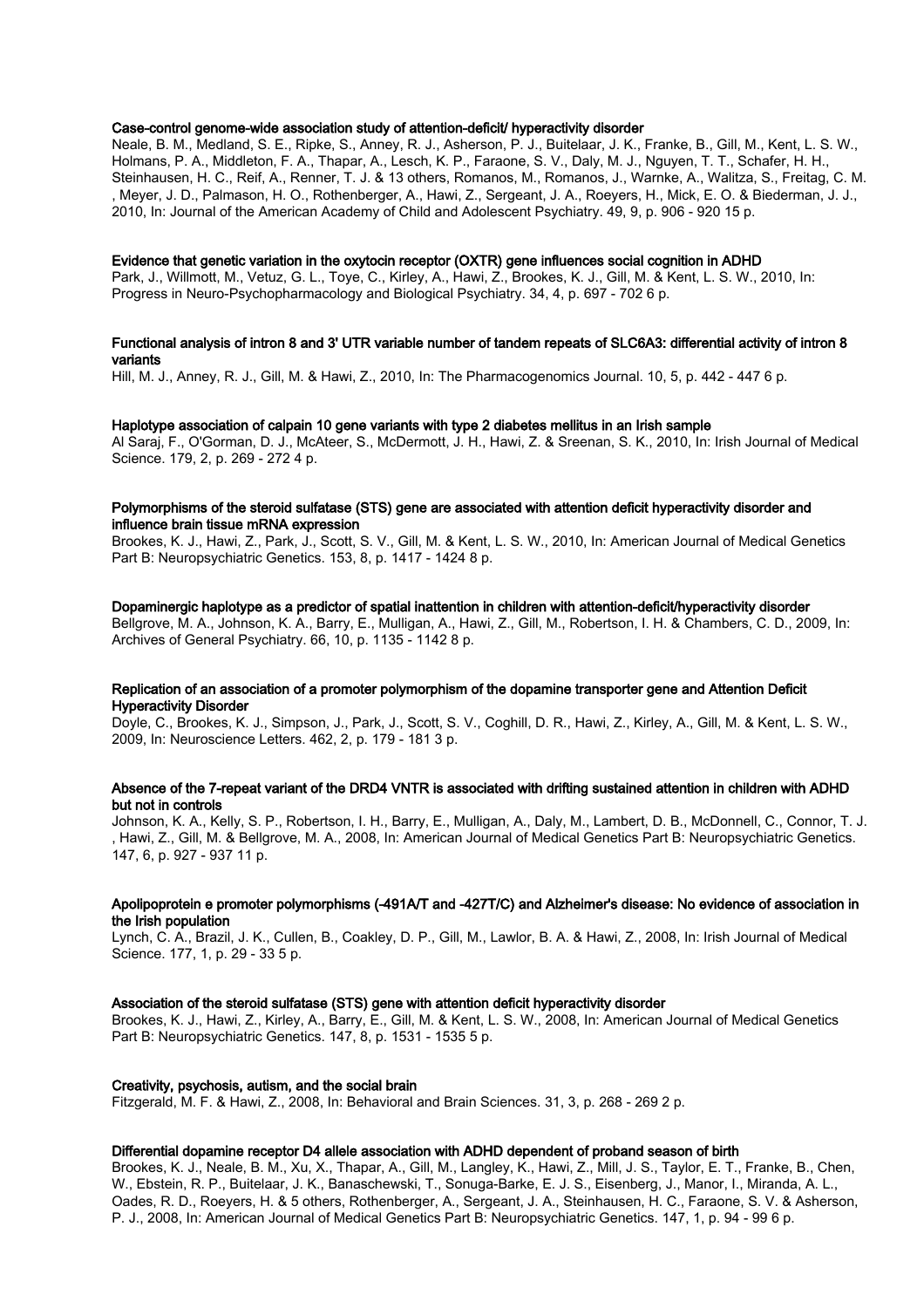## Parent of origin effects in attention/deficit hyperactivity disorder (ADHD): Analysis of data from the international multicenter ADHD genetics (IMAGE) program

Anney, R. J., Hawi, Z., Sheehan, K., Mulligan, A., Pinto, C. M., Brookes, K. J., Xu, X., Zhou, K., Franke, B., Buitelaar, J. K., Vermeulen, S. H. H. M., Banaschewski, T., Sonuga-Barke, E. J. S., Ebstein, R. P., Manor, I., Miranda, A. L., Mulas, F., Oades, R. D., Roeyers, H., Rommelse, N. N. J. & 8 others, Rothenberger, A., Sergeant, J. A., Steinhausen, H. C., Taylor, E. T., Thompson, M. J. J., Asherson, P. J., Faraone, S. V. & Gill, M., 2008, In: American Journal of Medical Genetics Part B: Neuropsychiatric Genetics. 147, 8, p. 1495 - 1500 6 p.

## Replication of a rare protective allele in the noradrenaline transporter gene and ADHD

Xu, X., Hawi, Z., Brookes, K. J., Anney, R. J., Bellgrove, M. A., Franke, B., Barry, E., Chen, W., Kuntsi, J., Banaschewski, T., Buitelaar, J. K., Ebstein, R. P., Fitzgerald, M. F., Miranda, A. L., Oades, R. D., Roeyers, H., Rothenberger, A., Sergeant, J. A., Sonuga-Barke, E., Steinhausen, H. C. & 3 others, Faraone, S. V., Gill, M. & Asherson, P. J., 2008, In: American Journal of Medical Genetics Part B: Neuropsychiatric Genetics. 147, 8, p. 1564 - 1567 4 p.

## Spatial attentional bias as a marker of genetic risk, symptom severity, and stimulant response in ADHD

Bellgrove, M. A., Barry, E., Johnson, K. A., Cox, M. A., Daibhis, A., Daly, M., Hawi, Z., Lambert, D. B., Fitzgerald, M. F., McNicholas, F., Robertson, I. H., Gill, M. & Kirley, A., 2008, In: Neuropsychopharmacology. 33, 10, p. 2536 - 2545 10 p.

## Protein kinase C-beta 1 gene variants are not associated with autism in the Irish population

Yang, M. S., Cochrane, L., Conroy, J., Hawi, Z., Fitzgerald, M. F., Gallagher, L. & Gill, M., Feb 2007, In: Psychiatric Genetics. 17, 1, p. 39-41 3 p.

## No association between TPH2 gene polymorphisms and ADHD in a UK sample

Sheehan, K., Hawi, Z., Gill, M. & Kent, L., 29 Jan 2007, In: Neuroscience Letters. 412, 2, p. 105-107 3 p.

## ADHD, Autism Spectrum Disorders and Tourette's Syndrome: Investigating the Evidence for Clinical and Genetic Overlap

Gallagher, L., Bellgrove, M. A., Hawi, Z., Segurado, R. & Fitzgerald, M. F., 2007, Handbook of Attention Deficit Hyperactivity Disorder. Fitzgerald, M., Bellgrove, M. & Gill, M. (eds.). Uk: John Wiley & Sons, p. 69 - 89 21 p.

## Avenues for Pharmacogenetic Research in ADHD

Barry, E., Hawi, Z. & Kirley, A., 2007, Handbook of Attention Deficit Hyperactivity Disorder. Fitzgerald, M., Bellgrove, M. & Gill, M. (eds.). John Wiley & Sons, p. 355-371 16 p.

## Dopaminergic genotype biases spatial attention in healthy children

Bellgrove, MA., Chambers, C. D., Johnson, K. A., Daibhis, A., Daly, M., Barry, E., Hawi, Z., Lambert, D., Gill, M. & Robertson, I. H., 2007, In: Molecular Psychiatry. 12, 8, p. 786-792 7 p.

## Molecular Genetic aspects of Attention deficit Hyperactivity Disorder

Hawi, Z. & Lowe, N., 2007, Handbook of Attention Deficit Hyperactivity Disorder. Fitzgerald, M., Bellgrove, M. & Gill, M. (eds.). 1 ed. The U.K: John Wiley & Sons, Vol. 1. p. 129-147 18 p.

## Reply to Joober and Sengupta [2]

Segurado, R., Hawi, Z. & Gill, M., Oct 2006, In: American Journal of Human Genetics. 79, 4, p. 766-768 3 p.

#### An overview of the pharmacogenetics and molecular genetics of ADHD

Lowe, N., Barry, E., Gill, M. & Hawi, Z., Sep 2006, In: Current Pharmacogenomics. 4, 3, p. 231-243 13 p.

## Erratum: Tryptophan hydroxylase 2 (TPH2) gene variants associated with ADHD (Molecular Psychiatry (2005) 10 (944- 949) DOI: 10.1038/sj.mp.4001698)

Sheehan, K., Lowe, N., Kirley, A., Mullins, C., Fitzgerald, M., Gill, M. & Hawi, Z., Feb 2006, In: Molecular Psychiatry. 11, 2 , p. 221 1 p.

## Impaired temporal resolution of visual attention and dopamine beta hydroxylase genotype in attention-deficit/hyperactivity disorder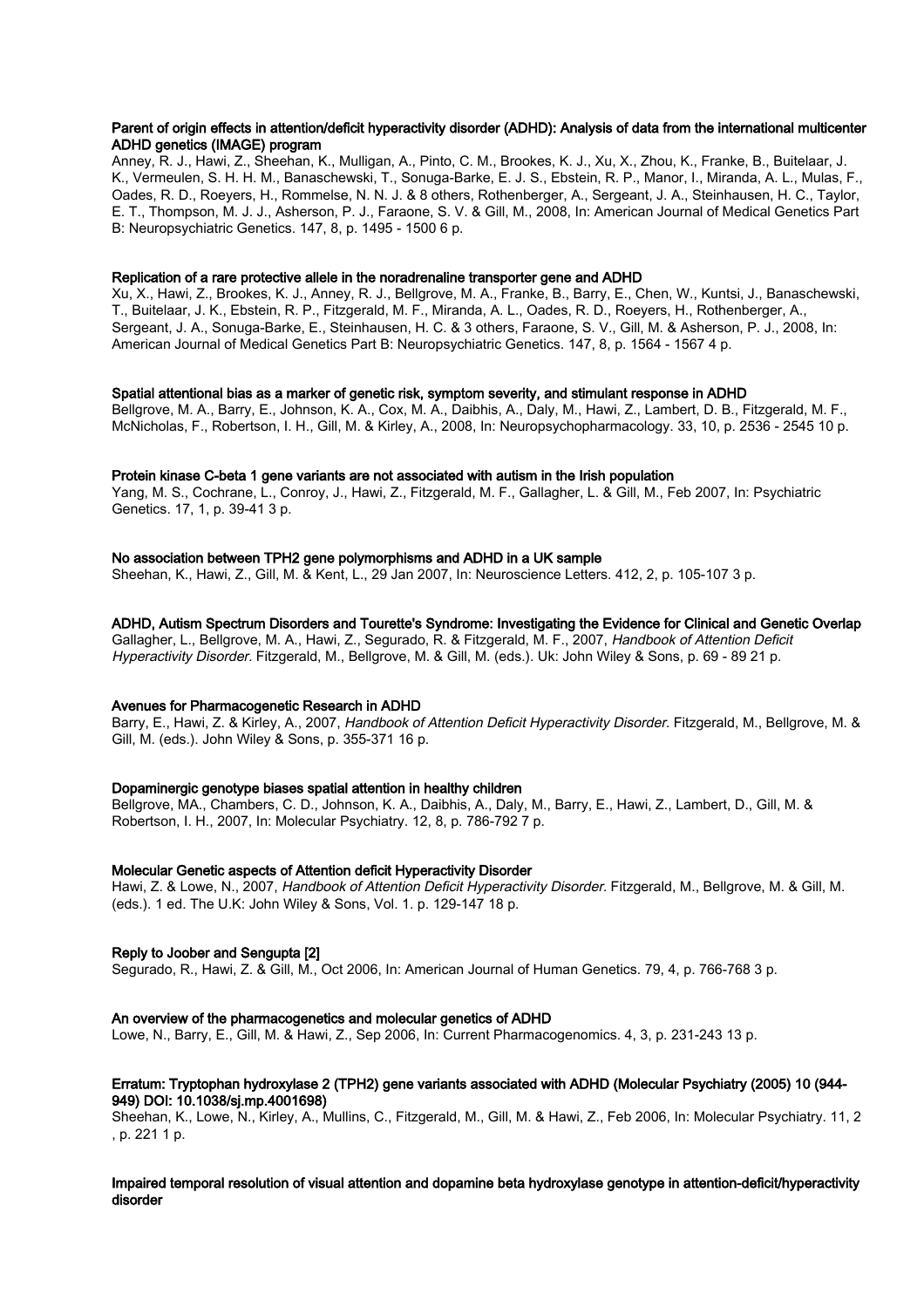Bellgrove, M. A., Mattingley, J. B., Hawi, Z., Mullins, C., Kirley, A., Gill, M. & Robertson, I. H., 2006, In: Biological Psychiatry. 60, 10, p. 1039 - 1045 7 p.

The Cognitive Genetics of Attention Deficit Hyperactivity Disorder (ADHD): Sustained attention as a Candidate Phenotype Bellgrove, M. A., Hawi, Z., Gill, M. & Robertson, I. H., 2006, In: Cortex. 42, p. 838 - 845 8 p.

## Association between dopamine transporter (DAT1) genotype, left-sided inattention, and an enhanced response to methylphenidate in attention-deficit hyperactivity disorder

Bellgrove, M. A., Hawi, Z., Kirley, A., Fitzgerald, M., Gill, M. & Robertson, I. H., Dec 2005, In: Neuropsychopharmacology. 30, 12, p. 2290-2297 8 p.

#### Preferential transmission of paternal alleles at risk genes in attention-deficit/hyperactivity disorder

Hawi, Z., Segurado, R., Conroy, J., Sheehan, K., Lowe, N., Kirley, A., Shields, D., Fitzgerald, M., Gallagher, L. & Gill, M., Dec 2005, In: American Journal of Human Genetics. 77, 6, p. 958-965 8 p.

#### Association of the paternally transmitted copy of common Valine allele of the Val66Met polymorphism of the brain-derived neurotrophic factor (BDNF) gene with susceptibility to ADHD

Kent, L., Green, E., Hawi, Z., Kirley, A., Dudbridge, F., Lowe, N., Raybould, R., Langley, K., Bray, N., Fitzgerald, M., Owen, M. J., O'Donovan, M. C., Gill, M., Thapar, A. & Craddock, N., Oct 2005, In: Molecular Psychiatry. 10, 10, p. 939- 943 5 p.

## Tryptophan hydroxylase 2 (TPH2) gene variants associated with ADHD

Sheehan, K., Lowe, N., Kirley, A., Mullins, C., Fitzgerald, M., Gill, M. & Hawi, Z., Oct 2005, In: Molecular Psychiatry. 10, 10 , p. 944-949 6 p.

## DRD4 gene variants and sustained attention in attention deficit hyperactivity disorder (ADHD): Effects of associated alleles at the VNTR and -521 SNP

Bellgrove, M. A., Hawi, Z., Lowe, N., Kirley, A., Robertson, I. H. & Gill, M., 5 Jul 2005, In: American Journal of Medical Genetics Part B: Neuropsychiatric Genetics. 136 B, 1, p. 81-86 6 p.

The methionine allele of the COMT polymorphism impairs prefrontal cognition in children and adolescents with ADHD Bellgrove, M. A., Domschke, K., Hawi, Z., Kirley, A., Mullins, C., Robertson, I. H. & Gill, M., Jun 2005, In: Experimental Brain Research. 163, 3, p. 352-360 9 p.

## Association analysis of the monoamine oxidase A and B genes with attention deficit hyperactivity disorder (ADHD) in an Irish sample: Preferential transmission of the MAO-A 941G allele to affected children

Domschke, K., Sheehan, K., Lowe, N., Kirley, A., Mullins, C., O'Sullivan, R., Freitag, C., Becker, T., Conroy, J., Fitzgerald, M., Gill, M. & Hawi, Z., 5 Apr 2005, In: American Journal of Medical Genetics Part B: Neuropsychiatric Genetics. 134 B, 1, p. 110-114 5 p.

## Dissecting the attention deficit hyperactivity disorder (ADHD) phenotype: Sustained attention, response variability and spatial attentional asymmetries in relation to dopamine transporter (DAT1) genotype

Bellgrove, M. A., Hawi, Z., Kirley, A., Gill, M. & Robertson, I. H., 2005, In: Neuropsychologia. 43, 13, p. 1847-1857 11 p.

## Multiple marker analysis at the promoter region of the DRD4 gene and ADHD: Evidence of linkage and association with the SNP -616

Lowe, N., Kirley, A., Mullins, C., Fitzgerald, M., Gill, M. & Hawi, Z., 15 Nov 2004, In: American Journal of Medical Genetics Part B: Neuropsychiatric Genetics. 131 B, 1, p. 33-37 5 p.

## Phenotype studies of the DRD4 gene polymorphisms in ADHD: Association with oppositional defiant disorder and positive family history

Kirley, A., Lowe, N., Mullins, C., McCarron, M., Daly, G., Waldman, I., Fitzgerald, M., Gill, M. & Hawi, Z., 15 Nov 2004, In: American Journal of Medical Genetics Part B: Neuropsychiatric Genetics. 131 B, 1, p. 38-42 5 p.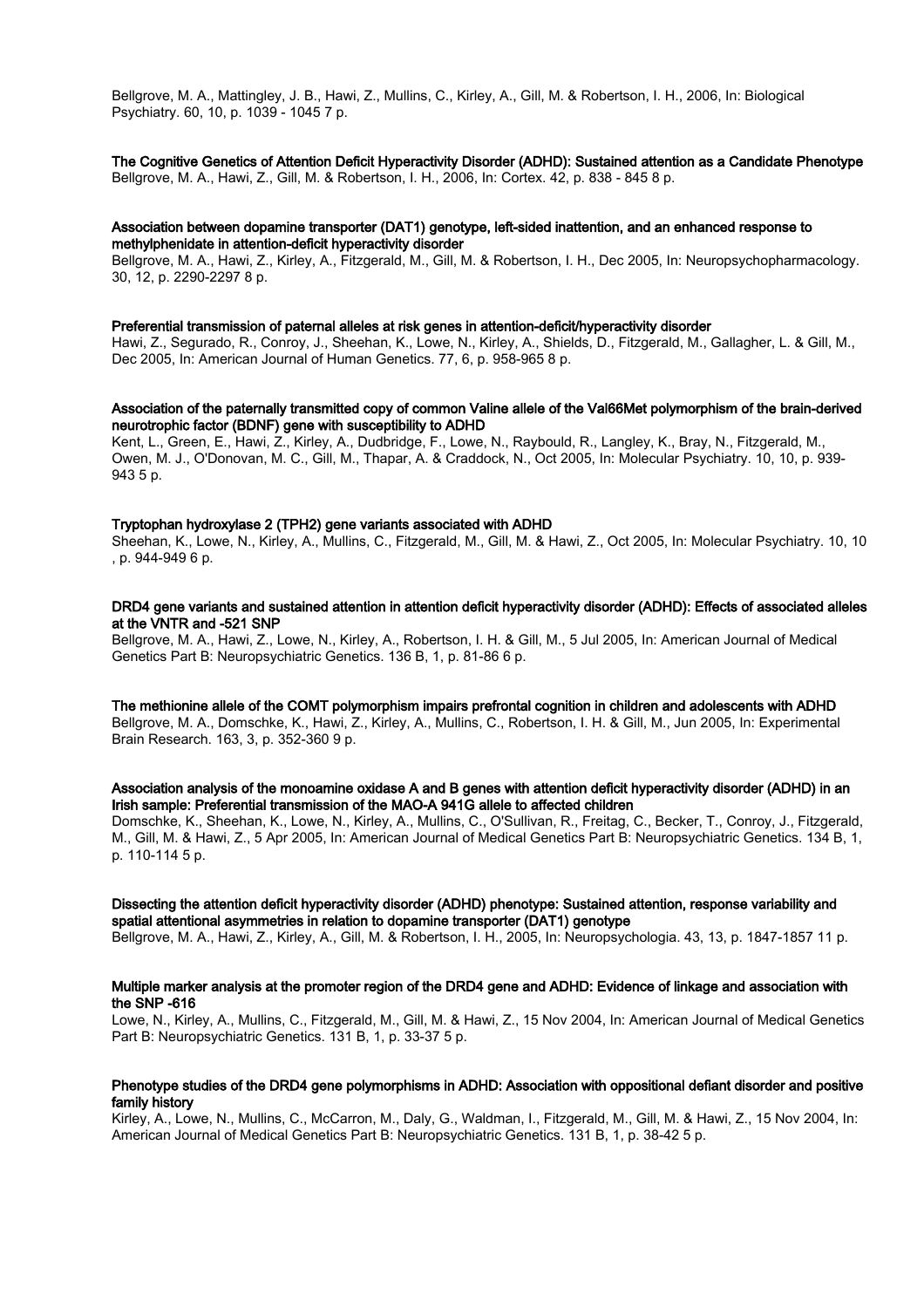## Joint Analysis of the DRD5 Marker Concludes Association with Attention-Deficit/Hyperactivity Disorder Confined to the Predominantly Inattentive and Combined Subtypes

Lowe, N., Kirley, A., Hawi, Z., Sham, P., Wickham, H., Kratochvil, C. J., Smith, S. D., Lee, S. Y., Levy, F., Kent, L., Middle, F., Rohde, L. A., Roman, T., Tahir, E., Yazgan, Y., Asherson, P., Mil, J., Thapar, A., Payton, A., Todd, R. D. & 12 others, Stephens, T., Ebstein, R. P., Manor, I., Barr, C. L., Wigg, K. G., Sinke, R. J., Buitelaar, J. K., Smalley, S. L., Nelson, S. F., Biederman, J., Faraone, S. V. & Gill, M., Feb 2004, In: American Journal of Human Genetics. 74, 2, p. 348-356 9 p.

## No Association between Allelic Variants of HOXA1/HOXB1 and Autism

Gallagher, L., Hawi, Z., Kearney, G., Fitzgerald, M. & Gill, M., 1 Jan 2004, In: American Journal of Medical Genetics Part B: Neuropsychiatric Genetics. 124 B, 1, p. 64-67 4 p.

#### Association of the 480 bp DAT1 allele with methylphenidate response in a sample of Irish children with ADHD

Kirley, A., Lowe, N., Hawi, Z., Mullins, C., Daly, G., Waldman, I., McCarron, M., O'Donnell, D., Fitzgerald, M. & Gill, M., 15 Aug 2003, In: American Journal of Medical Genetics Part B: Neuropsychiatric Genetics. 121 B, 1, p. 50-54 5 p.

## Recent genetic advances in ADHD and diagnostic and therapeutic prospects

Hawi, Z., Kirley, A., Lowe, N., Fitzgerald, M. & Gill, M., Jul 2003, In: Expert Review of Neurotherapeutics. 3, 4, p. 453-464 12 p.

Late onset Alzheimer's disease and apolipoprotein association in the Irish population: Relative risk and attributable fraction Hawi, Z., Sheehan, K., Lynch, A., Evans, I., Lowe, N., Lawlor, B. & Gill, M., Apr 2003, In: Irish Journal of Medical Science. 172, 2, p. 74-76 3 p.

#### Linkage disequilibrium mapping at DAT1, DRD5 and DBH narrows the search for ADHD susceptibility alleles at these loci

Hawi, Z., Lowe, N., Kirley, A., Gruenhage, F., Nöthen, M., Greenwood, T., Kelsoe, J., Fitzgerald, M. F. & Gill, M., 2003, In: Molecular Psychiatry. 8, 3, p. 299-308 10 p.

#### Dopaminergic system genes in ADHD: Toward a biological hypothesis

Kirley, A., Hawi, Z., Daly, G., McCarron, M., Mullins, C., Millar, N., Waldman, I., Fitzgerald, M. & Gill, M., Oct 2002, In: Neuropsychopharmacology. 27, 4, p. 607-619 13 p.

## No evidence of linkage or association between the norepinephrine transporter (NET) gene polymorphisms and ADHD in the Irish population [2]

McEvoy, B., Hawi, Z., Fitzgerald, M. & Gill, M., 8 Aug 2002, In: American Journal of Medical Genetics Part B: Neuropsychiatric Genetics. 114, 6, p. 665-666 2 p.

## Association of DRD4 in children with ADHD and comorbid conduct problems

Holmes, J., Payton, A., Barrett, J., Harrington, R., McGuffin, P., Owen, M., Ollier, W., Worthington, J., Gill, M., Kirley, A., Hawi, Z., Fitzgerald, M., Asherson, P., Curran, S., Mill, J., Gould, A., Taylor, E., Kent, L., Craddock, N. & Thapar, A., 8 Mar 2002, In: American Journal of Medical Genetics Part B: Neuropsychiatric Genetics. 114, 2, p. 150-153 4 p.

## Evidence that variation at the serotonin transporter gene influences susceptibility to attention deficit hyperactivity disorder (ADHD): Analysis and pooled analysis

Kent, L., Doerry, U., Hardy, E., Parmar, R., Gingell, K., Hawi, Z., Kirley, A., Lowe, N., Fitzgerald, M., Gill, M. & Craddock, N., 2002, In: Molecular Psychiatry. 7, 8, p. 908-912 5 p.

# Serotonergic system and attention deficit hyperactivity disorder (ADHD): A potential susceptibility locus at the 5-HT<sub>1B</sub> receptor gene in 273 nuclear families from a multi-centre sample

Hawi, Z., Dring, M., Kirley, A., Foley, D., Kent, L., Craddock, N., Asherson, P., Curran, S., Gould, A., Richards, S., Lawson, D., Pay, H., Turic, D., Langley, K., Owen, M., O'Donovan, M., Thapar, A., Fitzgerald, M. & Gill, M., 2002, In: Molecular Psychiatry. 7, 7, p. 718-725 8 p.

## Synaptosomal-associated protein 25 (SNAP-25) and attention deficit hyperactivity disorder (ADHD): Evidence of linkage and association in the Irish population

Brophy, K., Hawi, Z., Kirley, A., Fitzgerald, M. & Gill, M., 2002, In: Molecular Psychiatry. 7, 8, p. 913-917 5 p.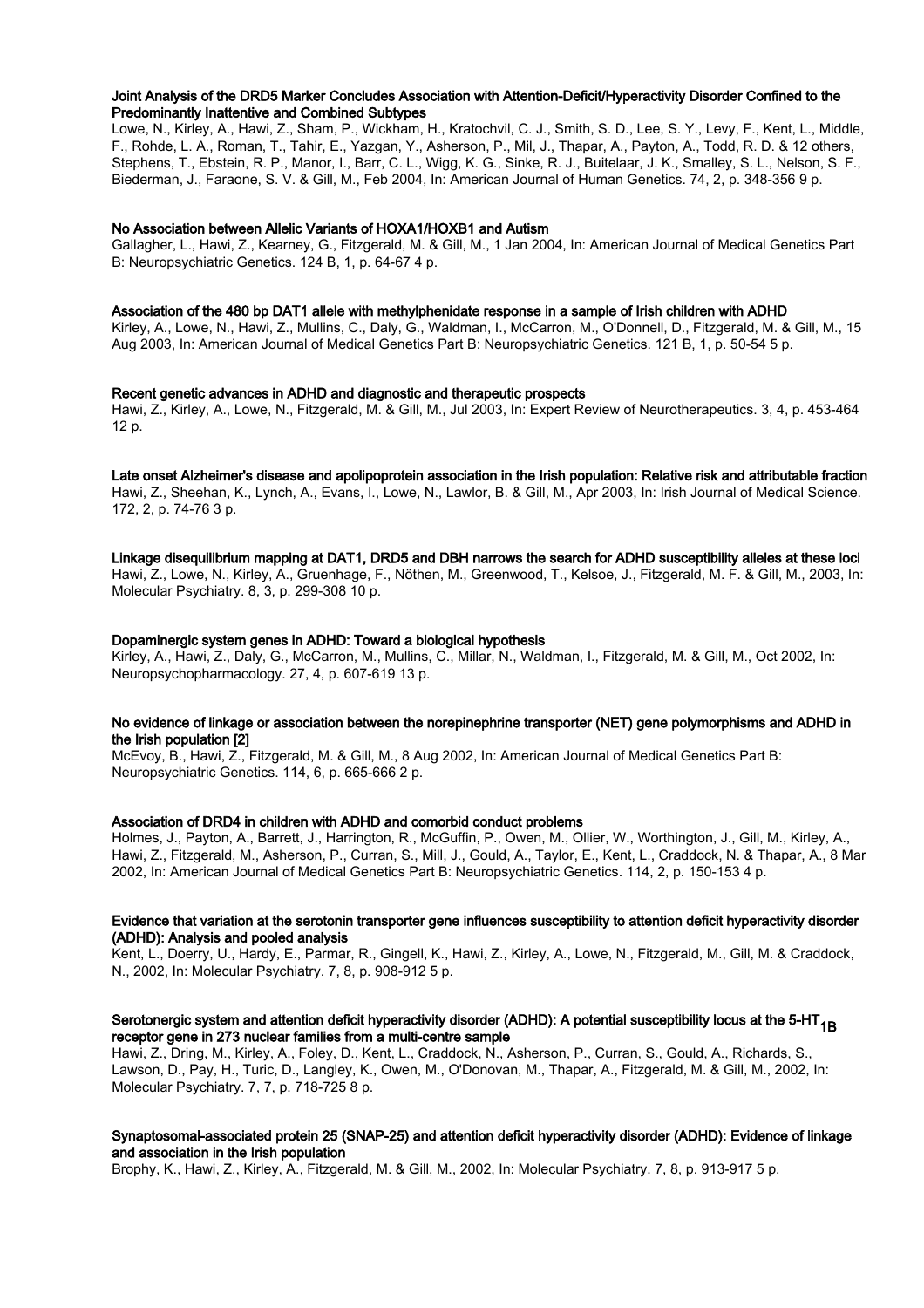## No association between CHRNA7 microsatellite markers and attention-deficit hyperactivity disorder

Kent, L., Green, E., Holmes, J., Thapar, A., Gill, M., Hawi, Z., Fitzgerald, M., Asherson, P., Curran, S., Mills, J., Payton, A. & Craddock, N., 8 Dec 2001, In: American Journal of Medical Genetics Part B: Neuropsychiatric Genetics. 105, 8, p. 686- 689 4 p.

## A review of attention deficit hyperactivity disorder and dopamine system candidate

Kirley, A., Hawi, Z., McCarron, M., Mullins, C., Fitzgerald, M. & Gill, M., 8 Oct 2001, In: American Journal of Medical Genetics Part B: Neuropsychiatric Genetics. 105, 7, p. 634 1 p.

## A significant association of serotonin transporter polymorphism haplotypes in attention deficit hyperactivity disorder (ADHD)

Kent, L., Hardy, E., Hawi, Z., Fitzgerald, M., Kirley, A., Gill, M. & Craddock, N., 8 Oct 2001, In: American Journal of Medical Genetics Part B: Neuropsychiatric Genetics. 105, 7, p. 574-575 2 p.

## Attention deficit hyperactivity disorder (ADHD) and 5HT2C receptor: A slight increase in the transmission of Cys23 to ADHD cases

Nugent, E., Hawi, Z., Lowe, N., Kirley, A., Fitzgerald, M. F. & Gill, M., 8 Oct 2001, In: American Journal of Medical Genetics Part B: Neuropsychiatric Genetics. 105, 7, p. 637 1 p.

## Haplotype analysis at the DAT1 locus suggests that the variant contributing to ADHD may map to the 3′end of the gene

Hawi, Z. H., Lowe, N. T., Kirley, A., Fitzgerald, M. & Gill, 8 Oct 2001, In: American Journal of Medical Genetics Part B: Neuropsychiatric Genetics. 105, 7, p. 573 1 p.

## New evidence, supporting an association between attention deficit hyperactivity disorder and the DRD5 locus in the IRISH population

Lowe, N. T., Hawi, Z., Kirley, A., Mullins, C., Fitzgerald, M. & Gill, M., 8 Oct 2001, In: American Journal of Medical Genetics Part B: Neuropsychiatric Genetics. 105, 7, p. 635 1 p.

#### No association of allelic variant of HOXA1 and autism

Gallagher, L., Hawi, Z., Kearney, G., Fitzgerald, M. F. & Gill, M., 8 Oct 2001, In: American Journal of Medical Genetics Part B: Neuropsychiatric Genetics. 105, 7, p. 632 1 p.

## Serotonergic system and attention deficit hyperactivity disorder (ADHD): A potential susceptibility locus at the 5-HT1B receptor gene in 271 nuclear families from a multi-centre sample

Hawi, Z., Dring, M., Kirley, A., Kent, L., Asherson, P., Thapar, A. & Gill, M., 8 Oct 2001, In: American Journal of Medical Genetics Part B: Neuropsychiatric Genetics. 105, 7, p. 636 1 p.

## Synaptosomal-associated protein 25 (SNAP-25) and attention deficit hyperactivity disorder (ADHD): Evidence of linkage and association in the Irish population

Hawi, Z., Brophy, K., Kirley, A., Fitzgerald, M. & Gill, M., 8 Oct 2001, In: American Journal of Medical Genetics Part B: Neuropsychiatric Genetics. 105, 7, p. 634 1 p.

## No evidence of linkage or association between ADHD and DXS7 locus in Irish population

Lowe, N., Hawi, Z., Fitzgerald, M. & Gill, M., 8 May 2001, In: American Journal of Medical Genetics Part B: Neuropsychiatric Genetics. 105, 4, p. 394-395 2 p.

## Dopa decarboxylase gene polymorphisms and attention deficit hyperactivity disorder (ADHD): No evidence for association in the Irish population

Hawi, Z., Foley, D., Kirley, A., McCarron, M., Fitzgerald, M. & Gill, M., 2001, In: Molecular Psychiatry. 6, 4, p. 420-424 5 p.

## Nicotinic acetylcholine receptor α4 subunit gene polymorphism and attention deficit hyperactivity disorder

Kent, L., Middle, F., Hawi, Z., Fitzgerald, M., Gill, M., Feehan, C. & Craddock, N., 2001, In: Psychiatric Genetics. 11, 1, p. 37-40 4 p.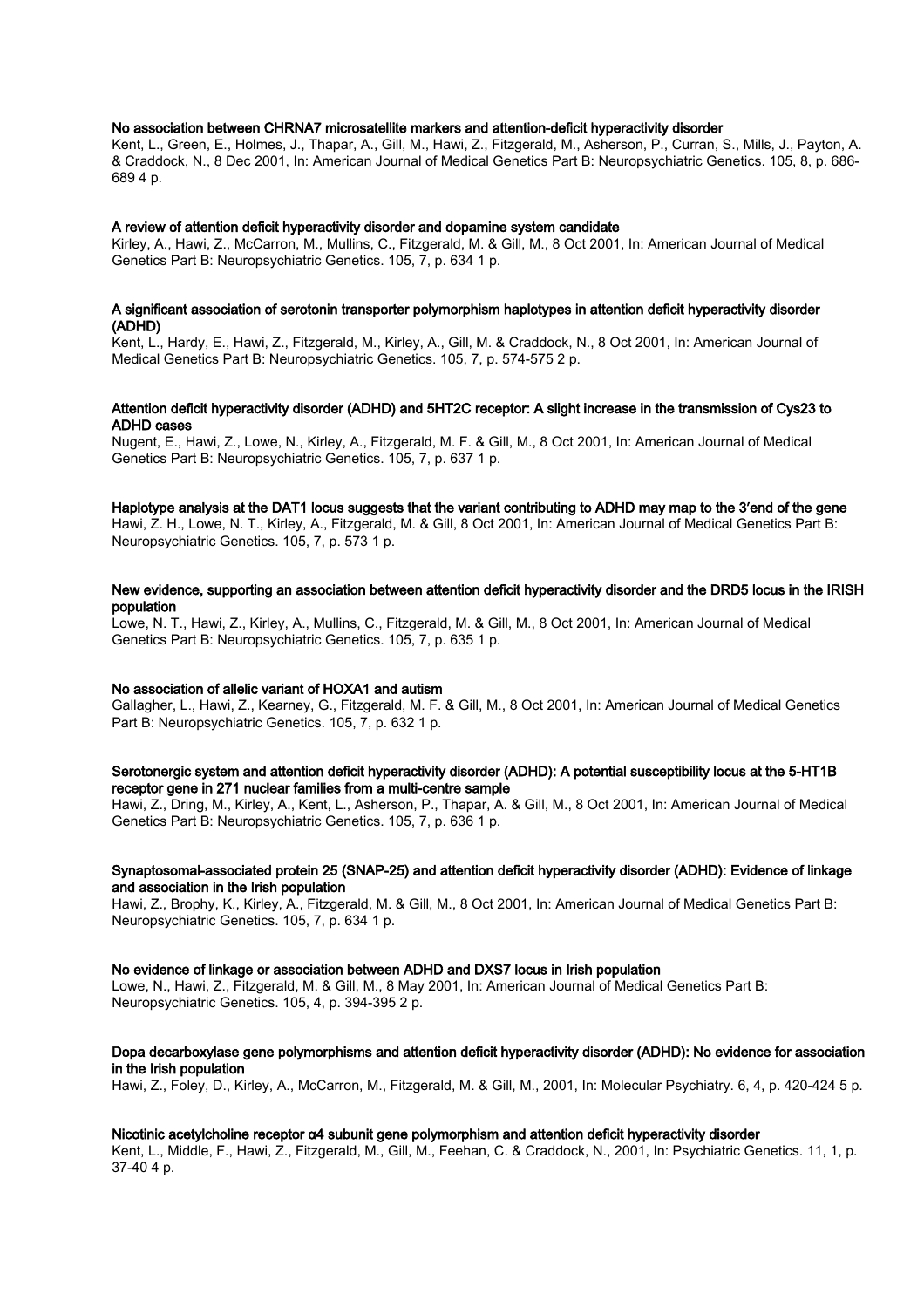## Nicotinic acetylcholine receptor 7 subunit gene and attention deficit hyperactivity disorder

Kent, L., Green, E., Fitzgerald, M. F., Hawi, Z., Gill, M., Thapar, A., Holmes, J., Asherson, P., Gould, A., Taylor, E., Payton, T. & Craddock, N., 7 Aug 2000, In: American Journal of Medical Genetics Part B: Neuropsychiatric Genetics. 96, 4 , p. 490 1 p.

#### No association of serotonin transporter gene polymorphisms with Attention Deficit Hyperactivity Disorder

Hawi, Z., Kirley, A., Mullins, C., Fitzgerald, M. F. & Gill, M., 7 Aug 2000, In: American Journal of Medical Genetics Part B: Neuropsychiatric Genetics. 96, 4, p. 490 1 p.

#### No association of the DRD2 polymorphism and attention deficit hyperactivity disorder in the Irish population

Kirley, A., Hawi, Z., Mullins, C., Fitzgerald, M. & Gill, M., 7 Aug 2000, In: American Journal of Medical Genetics Part B: Neuropsychiatric Genetics. 96, 4, p. 488 1 p.

## No association between catechol-O-methyltransferase (COMT) gene polymorphism and attention deficit hyperactivity disorder (ADHD) in an Irish sample

Hawi, Z., Millar, N., Daly, G., Fitzgerald, M. & Gill, M., 12 Jun 2000, In: American Journal of Medical Genetics Part B: Neuropsychiatric Genetics. 96, 3, p. 282-284 3 p.

## No association of the dopamine DRD4 receptor (DRD4) gene polymorphism with attention deficit hyperactivity disorder (ADHD) in the Irish population

Hawi, Z., McCarron, M., Kirley, A., Daly, G., Fitzgerald, M. & Gill, M., 12 Jun 2000, In: American Journal of Medical Genetics Part B: Neuropsychiatric Genetics. 96, 3, p. 268-272 5 p.

## Novelty seeking traits and D4 dopamine receptors [1]

Swift, G., Larsen, B., Hawi, Z. & Gill, M., 3 Apr 2000, In: American Journal of Medical Genetics Part B: Neuropsychiatric Genetics. 96, 2, p. 222-223 2 p.

Presenilin 1 and α-1-antichymotrypsin polymorphisms in Down syndrome: No effect on the presence of dementia Tyrrell, J., Cosgrave, M., McPherson, J., Hawi, Z., Trulock, V., Calvert, J., Lawlor, B. & Gill, M., 15 Dec 1999, In: American Journal of Medical Genetics Part B: Neuropsychiatric Genetics. 88, 6, p. 616-620 5 p.

## HLA and schizophrenia: Refutation of reported associations with A9 (A23/A24), DR4, and DQβ1 \*0602

Gibson, S., Hawi, Z., Straub, R. E., Walsh, D., Kendler, K. S. & Gill, M., 20 Aug 1999, In: American Journal of Medical Genetics Part B: Neuropsychiatric Genetics. 88, 4, p. 416-421 6 p.

#### Schizophrenia and HLA: No association with PCR-SSOP typed classical loci in a large Irish familial sample

Hawi, Z., Gibson, S., Straub, R. E., Walsh, D., Kendler, K. S. & Gill, M., 20 Aug 1999, In: American Journal of Medical Genetics Part B: Neuropsychiatric Genetics. 88, 4, p. 422-429 8 p.

## Mapping susceptibility loci in attention deficit hyperactivity disorder: Preferential transmission of parental alleles at DAT1, DBH and DRD5 to affected children

Daly, G., Hawi, Z., Fitzgerald, M. & Gill, M., 1999, In: Molecular Psychiatry. 4, 2, p. 192-196 5 p.

#### No evidence to support the association of the potassium channel gene hSKCa3 CAG repeat with schizophrenia or bipolar disorder in the Irish population

Hawi, Z., Mynett-Johnson, L., Murphy, V., Straub, R. E., Kendler, K. S., Walsh, D., McKeon, P. & Gill, M., 1999, In: Molecular Psychiatry. 4, 5, p. 488-491 4 p.

## Pseudoautosomal gene: Possible association with bipolar males but not with schizophrenia

Hawi, Z., Mynett-Johnson, L., Gill, M., Murphy, V., Straubl, R. E., Kendler, K. S., Walsh, D., Machen, F., Connell, H., McKeon, P. & Shields, D., 1999, In: Psychiatric Genetics. 9, 3, p. 129-134 6 p.

## No linkage or linkage disequilibrium between brain-derived neurotrophic factor (BDNF) dinucleotide repeat polymorphism and schizophrenia in Irish families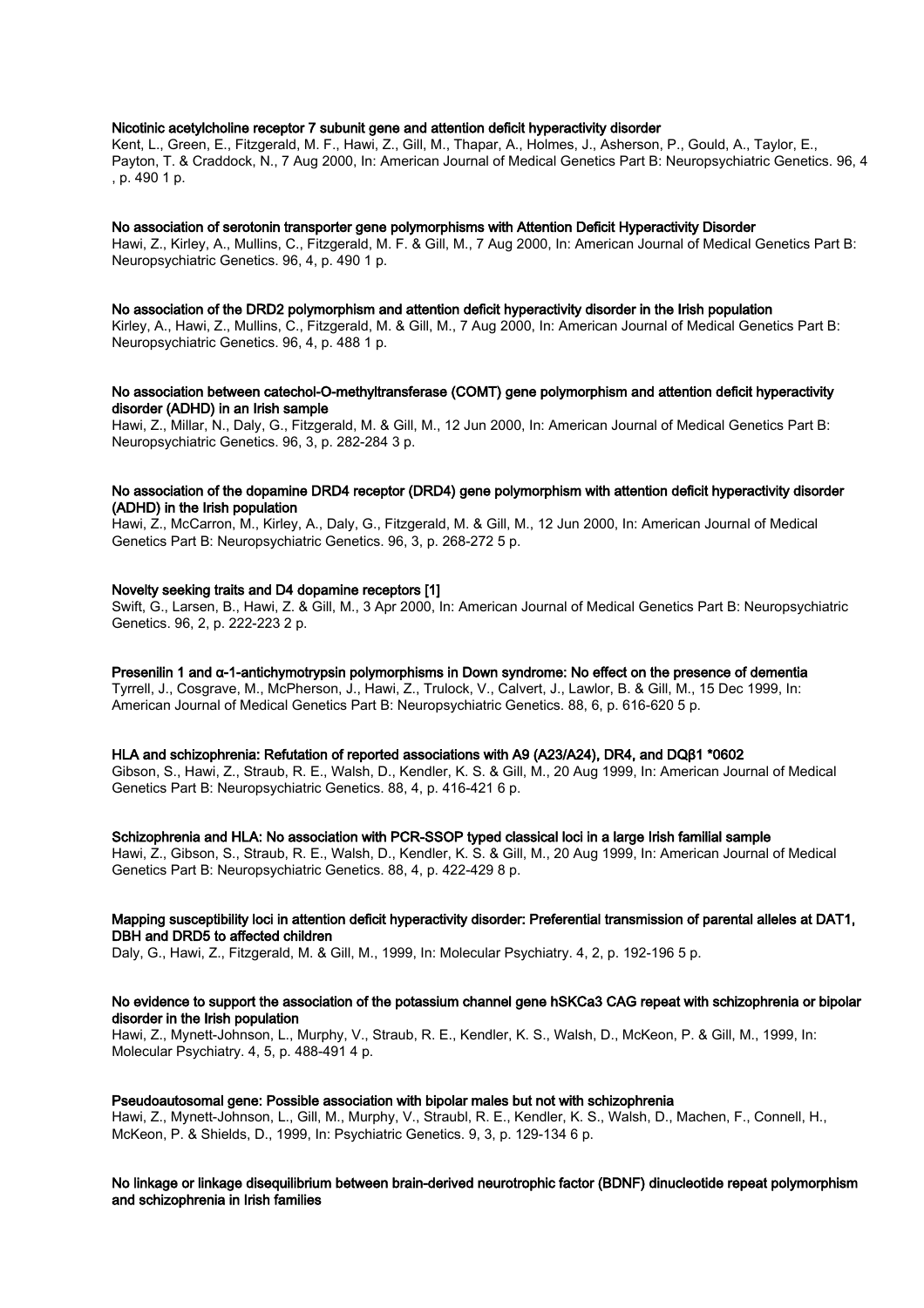Hawi, Z., Straub, R. E., O'Neill, A., Kendler, K. S., Walsh, D. & Gill, M., 16 Nov 1998, In: Psychiatry Research. 81, 2, p. 111-116 6 p.

## Attention deficit hyperactivity disorder: Association with the dopamine transporter (DAT1) but not with the dopamine D4 receptor (DRD4)

Daly, G., Hawi, Z., Fitzgerald, M. & Gill, M., 6 Nov 1998, In: American Journal of Medical Genetics Part B: Neuropsychiatric Genetics. 81, 6, p. 501 1 p.

## No evidence to support the association of the potassium channel gene hSKCa3 cag repeat with schizophrenia or bipolar affective disorder in irish population

Hawi, Z., Mynett-Johnson, L., Murphy, V., Straub, R. E., Kendler, K. S., Walsh, D., McKeon, P. & Gill, M., 6 Nov 1998, In: American Journal of Medical Genetics Part B: Neuropsychiatric Genetics. 81, 6, p. 508 1 p.

## Schizophrenia and HLA: No association with PCR-SSOP typed classical loci in a large Irish familial sample

Hawi, Z., Gibson, S., Straub, R., Walsh, D., Kendler, K. S. & Gill, M., 6 Nov 1998, In: American Journal of Medical Genetics Part B: Neuropsychiatric Genetics. 81, 6, p. 417-421 6 p.

#### National scientific medical meeting 1997 abstracts: CONFIRMATION OF ASSOCIATION BETWEEN ATTENTION DEFICIT HYPERACTIVITY DISORDER AND THE DOPAMINE TRANSPORTER (DAT1)

Daly, G., Gill, M., Heron, S., Hawi, Z. & Fitgerald, M., Apr 1998, In: Irish Journal of Medical Science. 167, 6 Supplement, p. 16-17 2 p.

## National scientific medical meeting 1997 abstracts: CAG TRINUCLEOTIDE REPEAT POLYMORPHISM AT IL9: ASSOCIATION WITH BIPOLAR AFFECTIVE DISORDER IN MALES

Hawi, Z., Mynett-Johnson, L., Shiels, D., Straub, R., Kendler, K. S., Walsh, D., McKeon, P. & Gill, M., Apr 1998, In: Irish Journal of Medical Science. 167, 6 Supplement, p. 17-17 1 p.

## A protective effect of apolipoprotein E e2 allele on dementia in Down's syndrome

Tyrrell, J., Cosgrave, M., Hawi, Z., McPherson, J., O'Brien, C., McCalvert, J., McLaughlin, M., Lawlor, B. & Gill, M., 15 Mar 1998, In: Biological Psychiatry. 43, 6, p. 397-400 4 p.

## European Multicentre Association Study of Schizophrenia: A study of the DRD2 Ser311Cys and DRD3 Ser9Gly polymorphisms

Spurlock, G., Williams, J., McGuffin, P., Aschauer, H. N., Lenzinger, E., Fuchs, K., Sieghart, W. C., Meszaros, K., Fathi, N., Laurent, C., Mallet, J., Macciardi, F., Pedrini, S., Gill, M., Hawi, Z., Gibson, S., Jazin, E. E., Yang, H. T., Adolfsson, R., Pato, C. N. & 2 others, Dourado, A. M. & Owen, M. J., 7 Feb 1998, In: American Journal of Medical Genetics Part B: Neuropsychiatric Genetics. 81, 1, p. 24-28 5 p.

## Examination of new and reported data of the DRD3/Mscl polymorphism: No support for the proposed association with schizophrenia

Hawi, Z., McCabe, U., Straub, R. E., O'Neill, A., Kendler, K. S., Walsh, D. & Gill, M., 1998, In: Molecular Psychiatry. 3, 2, p. 150-155 6 p.

## MDMA toxicity: No evidence for a major influence of metabolic genotype at CYP2D6

O'Donohoe, A., O'Flynn, K., Shields, K., Hawi, Z. & Gill, M., 1998, In: Addiction Biology. 3, 3, p. 309-314 6 p.

## Report on the Fifth International Congress of Psychiatric Genetics

Hawi, Z. & Gill, M., 1998, In: Molecular Psychiatry. 3, 2, p. 109-111 3 p.

Confirmation of association between attention deficit hyperactivity disorder and a dopamine transporter polymorphism Gill, M., Daly, G., Heron, S., Hawi, Z. & Fitzgerald, M., 1997, In: Molecular Psychiatry. 2, 4, p. 311-313 3 p.

Genes conferring risk for Alzheimer's disease: Their role in the development of dementia in Down's syndrome Gill, M., Tyrell, J., Cosgrave, M., Hawi, Z. & Lawlor, B., 1997, In: Genetic Counseling. 8, 3, p. 258 1 p.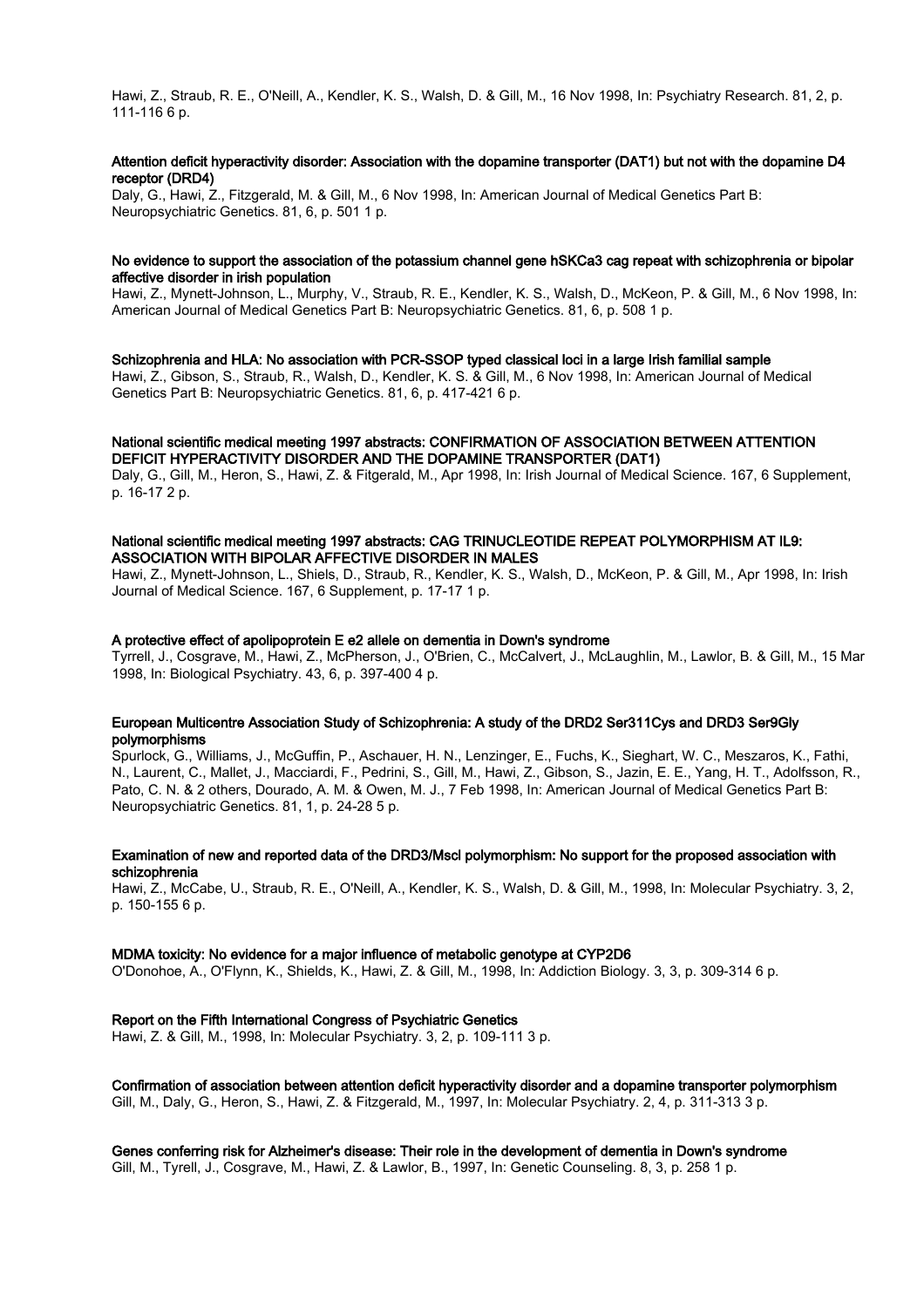## Homozygous mutation at cytochrome P4502D6 in an individual with schizophrenia: Implications for antipsychotic drugs, side effects and compliance

Gill, M., Hawi, Z. & Webb, M., 1997, In: Irish Journal of Psychological Medicine. 14, 1, p. 38-39 2 p.

#### Lower frequency of apolipoprotein E4 allele in an 'elderly' Down's syndrome population

Cosgrave, M., Tyrrell, J., Dreja, H., Hawi, Z., Lawlor, B. A. & Gill, M., 15 Oct 1996, In: Biological Psychiatry. 40, 8, p. 811- 813 3 p.

# Restriction fragment length polymorphism of HLA-DR and HLA-DQ allotypes in four endogamous groups of Western India

Hawi, Z., Mastana, S. S. & Papiha, S. S., Oct 1996, In: Human Biology. 68, 5, p. 739-754 16 p.

Neurotrophin-3 gene polymorphisms and schizophrenia: No evidence for linkage or association Gill, M., Hawi, Z., O'Neill, F. A., Walsh, D., Straub, R. E. & Kendler, K. S., 1996, In: Psychiatric Genetics. 6, 4, p. 183-186 4 p.

Genetic susceptibility to rheumatoid arthritis in the gujarati population of leicester: RFLP analysis of HLA lass II antigens Samanta, A., Hawi, Z., Bhatacharya, S. S. & Papiha, S. S., 15 Mar 1993, In: Rheumatology. 32, p. 110 1 p.

#### Identification of the products of the haptoglobin-related gene

Fawcett, H. A. C., Hawi, Z. & Brzeski, H., 6 Apr 1990, In: Biochimica et Biophysica Acta - Gene Structure and Expression. 1048, 2-3, p. 187-193 7 p.

# Projects

Cellular Modelling of Attention Deficit Hyperactivity Disorder Risk Genes Hawi, Z., Tong, J. & Bellgrove, M. 1/01/18 → 31/12/21

CogChip: development of a targeted genotyping chip for executive function Bellgrove, M., Hawi, Z., Wray, N. & Powell, D. 20/12/17 → 19/12/21

Data-driven diagnoses and treatments for neurodevelopmental disorders. Bellgrove, M., Johnson, B., Cornish, K., Kirk, H., Williams, K. & Hawi, Z. Department of Health (Australia)  $20/01/20 \rightarrow 30/06/24$ 

How exercise modulates neural plasticity and memory consolidation Coxon, J., Byblow, W. D. & Hawi, Z.  $3/02/20 \rightarrow 31/12/22$ 

How inhibition shapes human brain oscillations and working memory capacity Rogasch, N., Fornito, A., Hawi, Z. & Yucel, M. Australian Research Council (ARC), Monash University  $9/01/17 \rightarrow 8/01/21$ 

## Roche Light Cycler 480/Victor Multilable Plate Reader/Biological Safety Cabinet.

Bellgrove, M., Egan, G., Hawi, Z., Fitzgerald, P., Georgiou-Karistianis, N., Ponsford, J., Rinehart, N., Stout, J., Fielding, J. & Enticott, P. National Health and Medical Research Council (NHMRC) (Australia), Monash University 1/01/12 → 31/12/12